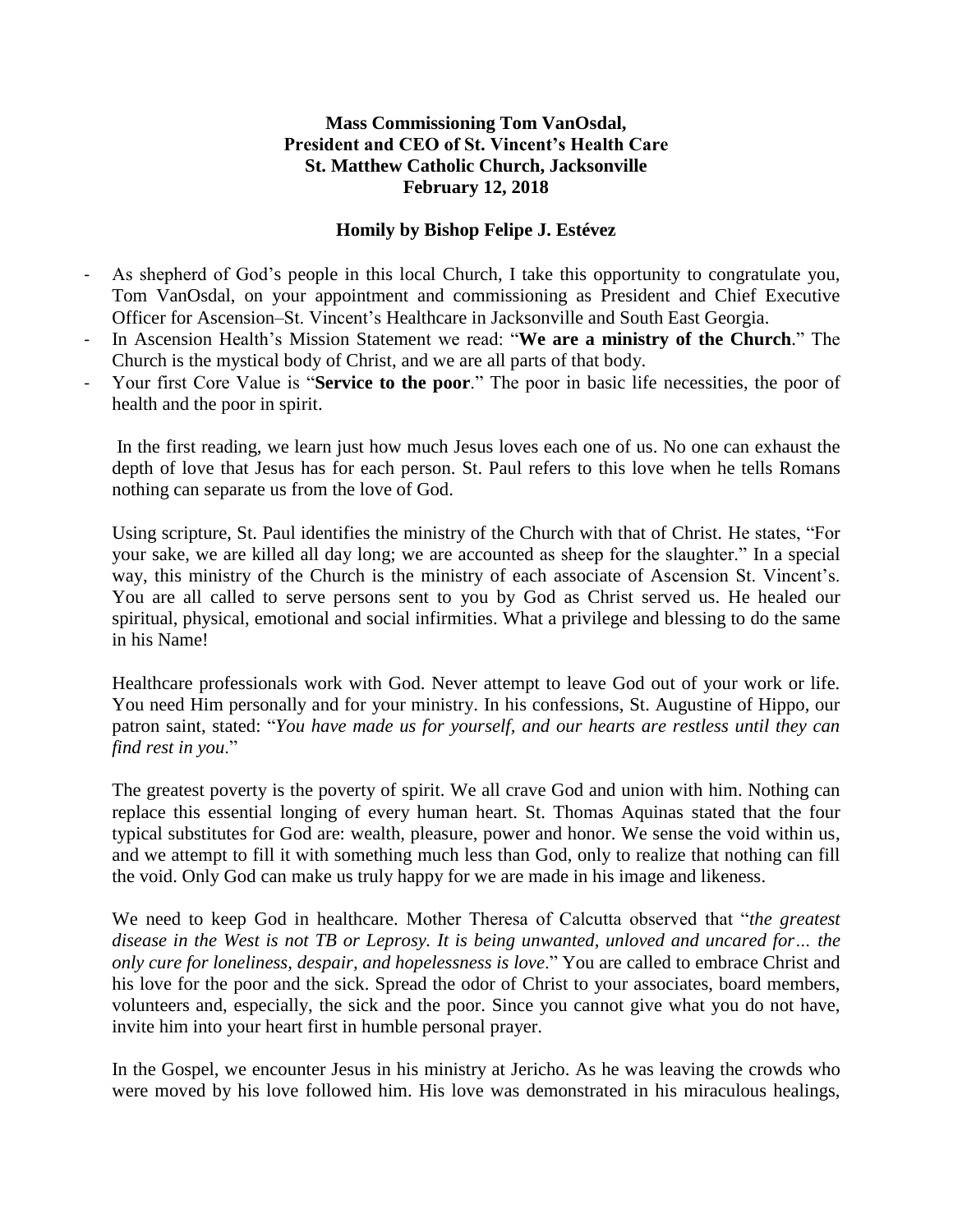feeding of the hungry and raising of the dead. If you keep faithful to your ministry to the poor and the sick crowds will follow you at St. Vincent's. Minister to them! Attend to their needs with all your ability!

The Gospel underlines the role of faith in our lives. Although he was physically blind, Bar Timeous' spiritual sight was sharp. Somehow, he knew who Jesus was. He knew that Jesus could help him see! He called Jesus son of David, which implies he knew that the Messiah would be from the family of David and that Jesus was the Messiah. He understood Old Testament prophesies. Hence nothing stopped Bar Timeous from getting Jesus' attention. In turn, Jesus stopped and gave Bar Timeous his whole attention because of his faith. Showing how our spiritual and physical natures work together, Jesus states, "Your faith has saved you!" The role of faith in our healthcare ministry cannot be overstated. Both the caregiver and the care recipient need faith. Like Jesus, and with faith in him, you have the rare privilege to stop and give your whole attention to the fellow person who stands in need of your help at St. Vincent's.

Part of Pope Francis' message for the 26th annual World Day of the Sick in 2018, was that "the Church's service to the sick and those who care for them must continue with renewed vigor, in fidelity to the Lord's command … The Lord's words brilliantly illuminate the mystery of the Cross, which does not represent a hopeless tragedy, but rather the place where Jesus manifests his glory and shows his love to the end. That love, in turn, was to become the basis and rule for the Christian community and the life of each disciple. …The Church's maternal vocation to the needy and the sick has found concrete expression throughout the two thousand years of her history in an impressive series of initiatives on behalf of the sick. This history of dedication must not be forgotten."

For more than 99 years the Sisters of Charity were instruments of this legacy of loving care of the sick in Jacksonville, how wonderful it is that the lay faithful embrace that legacy with such dedication.

I thank you for coming together as one national health ministry, so that in solidarity you may transform the lives of the people who live on the margins of our society for the better. You are now the largest Catholic healthcare organization in the United States, and I am impressed with your commitment to transform healthcare for the future; your commitment for holistic care – clearly expressed by adding behavioral health, the inclusion of spiritual care and care of the poor programs.

You have improved access to healthcare by building many primary care centers throughout Northeast Florida and Southeast Georgia and also Pensacola. I exhort you to continue offering quality care at the lowest cost as you have always strived to be good stewards of resources. Keep embracing immigrants and the homeless and those with limited resources. In those ways, you have been true to your mission, and I encourage you to keep doing the good that you do in the name of the Lord.

Once again, I would like to remind you about the role of faith in healthcare. It is our faith which helps us relate to the pain and plight of the poor and the sick. It is our faith which helps us see Christ in the neighbor in need. It is our faith which helps us treat them with reverence as God's